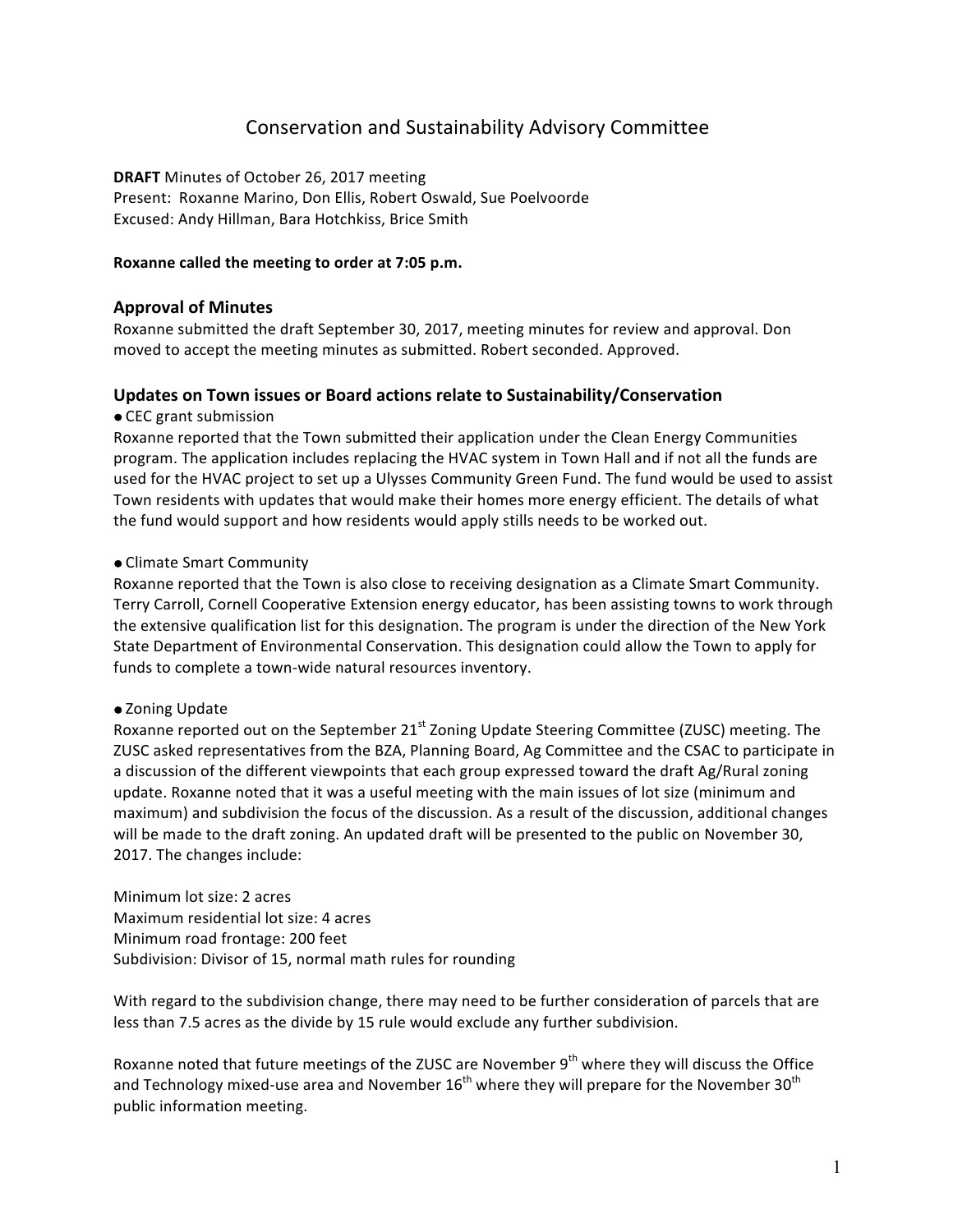## **Old Business**

## **A) Proposed Glare Standard**

Roxanne has not communicated with Brice regarding the wording for a letter from the Town Board requesting Brice's students present their glare standard findings.

#### **C) Continued discussion of possible CSAC projects**

 $\bullet$  Review prioritization of projects (August 14 minutes), possible formation of subcommittees The group reviewed the list of projects that were discussed at the August  $14^{th}$  meeting. If the committee is re-authorized by the Town Board for 2018, the members present agreed that working on item 3) Feasibility of developing a town-led/Town-established water quality protection program may be the most appropriate project in light of the blue-green algae blooms that occurred in Cayuga Lake. The first step would be to discuss the project scope with the Town Board.

Roxanne, Don and Sue noted their interest in working on item 2) Tools for supporting Agriculture as a subcommittee. 

With respect to item 7) CSAC proposed Glare Standard for Large Solar installations the committee passed the following draft resolution, to be edited as needed by Roxanne and then submitted to the Town Board. Final submitted resolution is appended to these minutes.

WHEREAS, the Town Board of the Town of Ulysses requested the Conservation and Sustainability Advisory Committee (CSAC) to review and recommend amendments to Local Law No. 3 of 2015 governing the installation of Solar Collection Systems in the Town as a propriety work item for the committee for 2016, and

WHEREAS, the CSAC completed the task and submitted the recommended changes, including adding glare standards to the law, in January 2017, and

WHEREAS, the Town Board has to date not taken steps to update Local Law No. 3 of 2015 with the CSAC recommended changes including said glare standards,

THEREFORE, BE IT RESOLVED that the CSAC requests that the Town Board of the Town of Ulysses include in their 2018 work schedule updating Local Law No. 3 of 2015 and adding the recommended glare standards.

Moved: Robert Seconded: Don

Roxanne: aye Don: aye Robert: aye Sue: aye

## **Agenda items for next meeting**

• Schedule next meeting. The next meeting of the CSAC is scheduled for Thursday, December 7th, 7:00 to 8:30 p.m.

#### **Meeting adjourned at 8:32 p.m.**